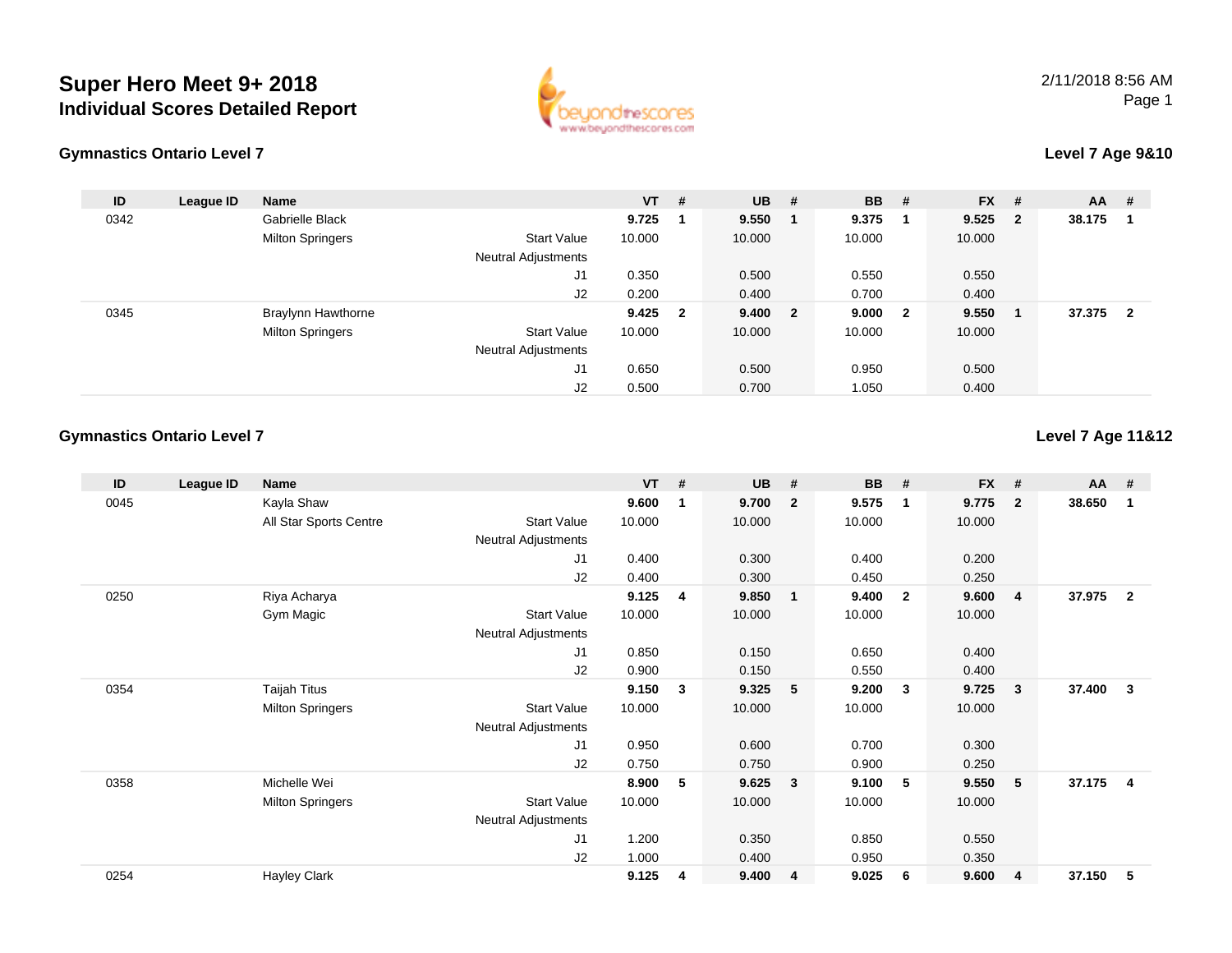

|      | Gym Magic                 | <b>Start Value</b>         | 10.000      | 10.000  | 10.000  |                | 10.000  |     |        |                |
|------|---------------------------|----------------------------|-------------|---------|---------|----------------|---------|-----|--------|----------------|
|      |                           | <b>Neutral Adjustments</b> |             |         |         |                |         |     |        |                |
|      |                           | J1                         | 0.950       | 0.500   | 0.950   |                | 0.400   |     |        |                |
|      |                           | J2                         | 0.800       | 0.700   | 1.000   |                | 0.400   |     |        |                |
| 0183 | Jasmine McIntyre          |                            | $9.275$ 2   | 7.825 7 | 9.150 4 |                | 9.800   | - 1 | 36.050 | - 6            |
|      | <b>Club Les Sittelles</b> | <b>Start Value</b>         | 10.000      | 10.000  | 10.000  |                | 10.000  |     |        |                |
|      |                           | <b>Neutral Adjustments</b> |             |         |         |                |         |     |        |                |
|      |                           | J1                         | 0.800       | 2.350   | 0.950   |                | 0.200   |     |        |                |
|      |                           | J2                         | 0.650       | 2.000   | 0.750   |                | 0.200   |     |        |                |
| 0548 | Anastasia Callon          |                            | $9.150 \t3$ | 8.575 6 | 8.850   | $\overline{7}$ | 9.400 6 |     | 35.975 | $\overline{7}$ |
|      | <b>Milton Springers</b>   | <b>Start Value</b>         | 10.000      | 10.000  | 10.000  |                | 10.000  |     |        |                |
|      |                           | <b>Neutral Adjustments</b> |             |         |         |                |         |     |        |                |
|      |                           | J1                         | 0.800       | 1.400   | 1.250   |                | 0.700   |     |        |                |
|      |                           | J2                         | 0.900       | 1.450   | 1.050   |                | 0.500   |     |        |                |

#### **Gymnastics Ontario Level 7**

**Level 7 Age 13**

| ID   | League ID | <b>Name</b>                |                            | <b>VT</b> | #            | <b>UB</b> | #              | <b>BB</b> | #                       | <b>FX</b> | #                       | <b>AA</b> | #            |
|------|-----------|----------------------------|----------------------------|-----------|--------------|-----------|----------------|-----------|-------------------------|-----------|-------------------------|-----------|--------------|
| 0249 |           | Ella Alford                |                            | 9.200     | $\mathbf{2}$ | 9.400     | $\mathbf{1}$   | 9.300     | $\mathbf 1$             | 9.725     | $\overline{2}$          | 37.625    | 1            |
|      |           | Gym Magic                  | <b>Start Value</b>         | 10.000    |              | 10.000    |                | 10.000    |                         | 10.000    |                         |           |              |
|      |           |                            | <b>Neutral Adjustments</b> |           |              |           |                |           |                         |           |                         |           |              |
|      |           |                            | J1                         | 0.800     |              | 0.500     |                | 0.700     |                         | 0.250     |                         |           |              |
|      |           |                            | J <sub>2</sub>             | 0.800     |              | 0.700     |                | 0.700     |                         | 0.300     |                         |           |              |
| 0215 |           | Melissa Gagnon-Wease       |                            | 9.400     | 1            | 9.050     | $\mathbf{3}$   | 8.800     | $\mathbf{3}$            | 9.625     | 3                       | 36.875    | $\mathbf{2}$ |
|      |           | Forest City Gym Club       | <b>Start Value</b>         | 10.000    |              | 10.000    |                | 10.000    |                         | 10.000    |                         |           |              |
|      |           |                            | Neutral Adjustments        |           |              |           |                |           |                         |           |                         |           |              |
|      |           |                            | J <sub>1</sub>             | 0.600     |              | 0.800     |                | 1.250     |                         | 0.400     |                         |           |              |
|      |           |                            | J2                         | 0.600     |              | 1.100     |                | 1.150     |                         | 0.350     |                         |           |              |
| 0260 |           | <b>Tia Ramirez</b>         |                            | 8.975     | 4            | 9.075     | $\overline{2}$ | 8.425     | $\overline{\mathbf{4}}$ | 9.800     | $\overline{\mathbf{1}}$ | 36.275    | 3            |
|      |           | Gym Magic                  | <b>Start Value</b>         | 10.000    |              | 10.000    |                | 10.000    |                         | 10.000    |                         |           |              |
|      |           |                            | Neutral Adjustments        |           |              |           |                |           |                         |           |                         |           |              |
|      |           |                            | J <sub>1</sub>             | 1.000     |              | 1.000     |                | 1.700     |                         | 0.200     |                         |           |              |
|      |           |                            | J <sub>2</sub>             | 1.050     |              | 0.850     |                | 1.450     |                         | 0.200     |                         |           |              |
| 0431 |           | Caroline Difelice          |                            | 9.175     | 3            | 8.550     | $\overline{4}$ | 7.100     | -7                      | 9.275     | 5                       | 34.100    | 4            |
|      |           | <b>Ultimate Gymnastics</b> | <b>Start Value</b>         | 10.000    |              | 10.000    |                | 9.500     |                         | 10.000    |                         |           |              |
|      |           |                            | <b>Neutral Adjustments</b> |           |              |           |                |           |                         |           |                         |           |              |
|      |           |                            | J <sub>1</sub>             | 0.900     |              | 1.600     |                | 2.300     |                         | 0.600     |                         |           |              |
|      |           |                            | J2                         | 0.750     |              | 1.300     |                | 2.500     |                         | 0.850     |                         |           |              |
| 0081 |           | Cadance Beuckelare         |                            | 8.700     | 5            | 8.400     | 5              | 7.325     | 6                       | 9.200     | $\overline{7}$          | 33.625    | 5            |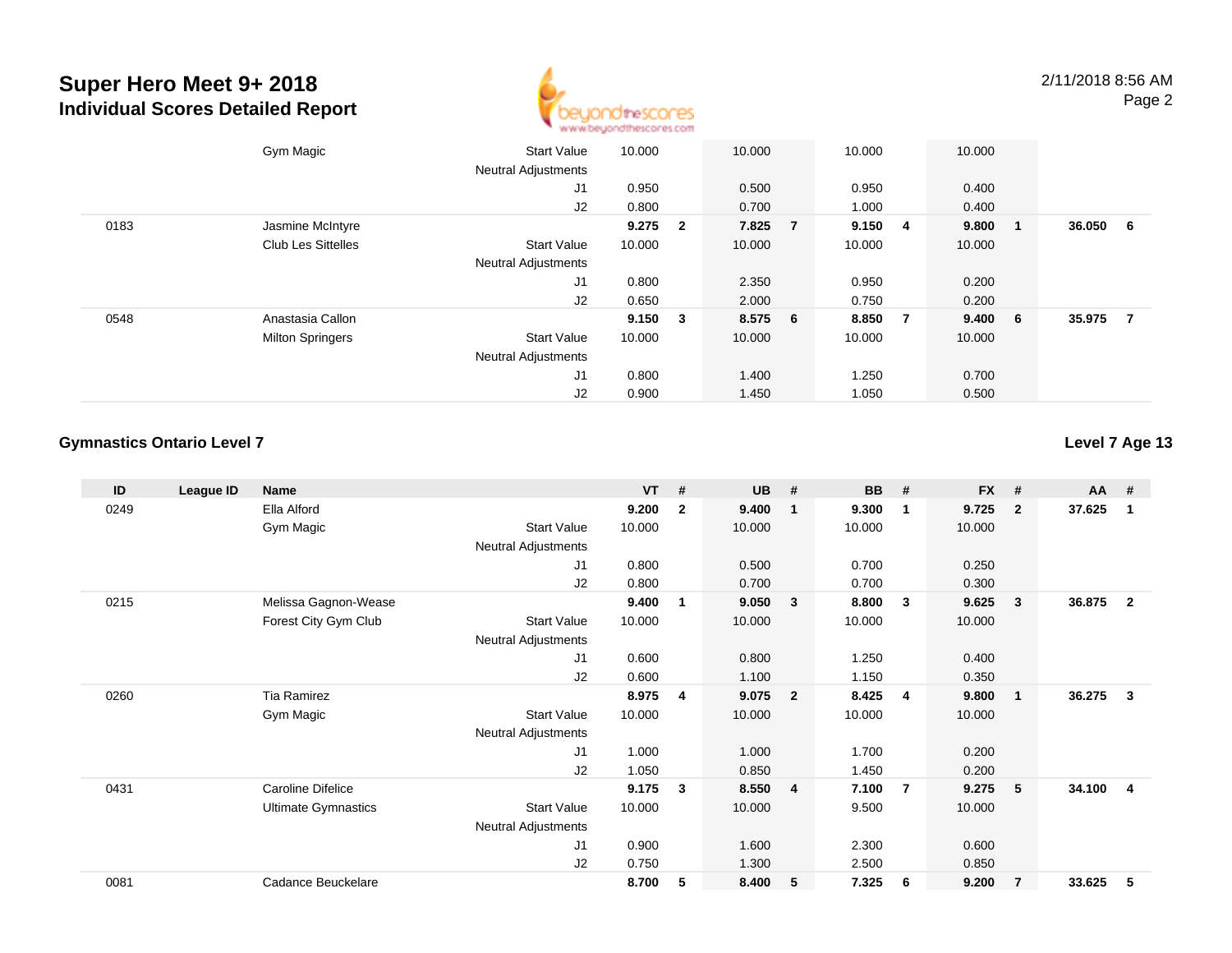

2/11/2018 8:56 AMPage 3

|      | Blenheim-Kent             | <b>Start Value</b>         | 10.000  | 10.000  | 9.500   |                         | 10.000 |                |        |                |
|------|---------------------------|----------------------------|---------|---------|---------|-------------------------|--------|----------------|--------|----------------|
|      |                           | <b>Neutral Adjustments</b> |         |         |         |                         |        |                |        |                |
|      |                           | J <sub>1</sub>             | 1.400   | 1.500   | 2.250   |                         | 0.850  |                |        |                |
|      |                           | J2                         | 1.200   | 1.700   | 2.100   |                         | 0.750  |                |        |                |
| 0182 | Maya Tudor                |                            | 8.625 6 | 6.325 7 | 8.900   | $\overline{\mathbf{2}}$ | 9.575  | $\blacksquare$ | 33.425 | - 6            |
|      | <b>Club Les Sittelles</b> | <b>Start Value</b>         | 10.000  | 8.900   | 10.000  |                         | 10.000 |                |        |                |
|      |                           | <b>Neutral Adjustments</b> |         |         |         |                         |        |                |        |                |
|      |                           | J1                         | 1.450   | 2.500   | 1.100   |                         | 0.400  |                |        |                |
|      |                           | J2                         | 1.300   | 2.650   | 1.100   |                         | 0.450  |                |        |                |
| 0084 | Tanika Ladd               |                            | 9.200 2 | 7.150 6 | 7.550 5 |                         | 9.225  | - 6            | 33.125 | $\overline{7}$ |
|      | Blenheim-Kent             | <b>Start Value</b>         | 10.000  | 9.200   | 9.500   |                         | 10.000 |                |        |                |
|      |                           | <b>Neutral Adjustments</b> |         |         |         |                         |        |                |        |                |
|      |                           | J <sub>1</sub>             | 0.750   | 2.200   | 1.900   |                         | 0.650  |                |        |                |
|      |                           | J2                         | 0.850   | 1.900   | 2.000   |                         | 0.900  |                |        |                |

#### **Gymnastics Ontario Level 7**

**Level 7 Age 14**

| ID   | League ID | <b>Name</b>                   |                            | $VT$ # |                | <b>UB</b> | #                       | <b>BB</b> | #                       | <b>FX</b> | #              | <b>AA</b> | #              |
|------|-----------|-------------------------------|----------------------------|--------|----------------|-----------|-------------------------|-----------|-------------------------|-----------|----------------|-----------|----------------|
| 0357 |           | Daniella Silvestre            |                            | 9.475  | $\mathbf 1$    | 9.425     | $\mathbf 1$             | 9.325     | $\mathbf 1$             | 9.600     | 3              | 37.825    | 1              |
|      |           | <b>Milton Springers</b>       | <b>Start Value</b>         | 10.000 |                | 10.000    |                         | 10.000    |                         | 10.000    |                |           |                |
|      |           |                               | <b>Neutral Adjustments</b> |        |                |           |                         |           |                         |           |                |           |                |
|      |           |                               | J1                         | 0.550  |                | 0.500     |                         | 0.650     |                         | 0.400     |                |           |                |
|      |           |                               | J2                         | 0.500  |                | 0.650     |                         | 0.700     |                         | 0.400     |                |           |                |
| 0269 |           | Angel Perez                   |                            | 9.300  | $\overline{2}$ | 8.675     | $\overline{\mathbf{4}}$ | 8.650     | $\overline{2}$          | 9.650     | $\overline{2}$ | 36.275    | $\overline{2}$ |
|      |           | <b>High Flyers Gymnastics</b> | <b>Start Value</b>         | 10.000 |                | 10.000    |                         | 10.000    |                         | 10.000    |                |           |                |
|      |           |                               | Neutral Adjustments        |        |                |           |                         |           |                         |           |                |           |                |
|      |           |                               | J1                         | 0.700  |                | 1.300     |                         | 1.450     |                         | 0.350     |                |           |                |
|      |           |                               | J2                         | 0.700  |                | 1.350     |                         | 1.250     |                         | 0.350     |                |           |                |
| 0261 |           | Caidance Tuite                |                            | 8.825  | 3              | 9.025     | $\overline{\mathbf{2}}$ | 8.650     | $\overline{\mathbf{2}}$ | 9.650     | $\overline{2}$ | 36.150    | 3              |
|      |           | Gym Magic                     | <b>Start Value</b>         | 10.000 |                | 10.000    |                         | 10.000    |                         | 10.000    |                |           |                |
|      |           |                               | <b>Neutral Adjustments</b> |        |                |           |                         |           |                         |           |                |           |                |
|      |           |                               | J1                         | 1.250  |                | 0.900     |                         | 1.450     |                         | 0.350     |                |           |                |
|      |           |                               | J2                         | 1.100  |                | 1.050     |                         | 1.250     |                         | 0.350     |                |           |                |
| 0087 |           | Emma Hunter                   |                            | 8.800  | 4              | 8.800     | $\mathbf{3}$            | 8.325     | 3                       | 9.125     | $\overline{4}$ | 35.050    | 4              |
|      |           | Blenheim-Kent                 | <b>Start Value</b>         | 10.000 |                | 10.000    |                         | 10.000    |                         | 10.000    |                |           |                |
|      |           |                               | Neutral Adjustments        |        |                |           |                         |           |                         |           |                |           |                |
|      |           |                               | J <sub>1</sub>             | 1.300  |                | 1.300     |                         | 1.550     |                         | 0.850     |                |           |                |
|      |           |                               | J2                         | 1.100  |                | 1.100     |                         | 1.800     |                         | 0.900     |                |           |                |
| 0181 |           | Antonia Del Ciotto            |                            | 9.300  | $\mathbf{2}$   | 8.300     | 5                       | 7.550     | 4                       | 9.675     | $\mathbf 1$    | 34.825    | 5              |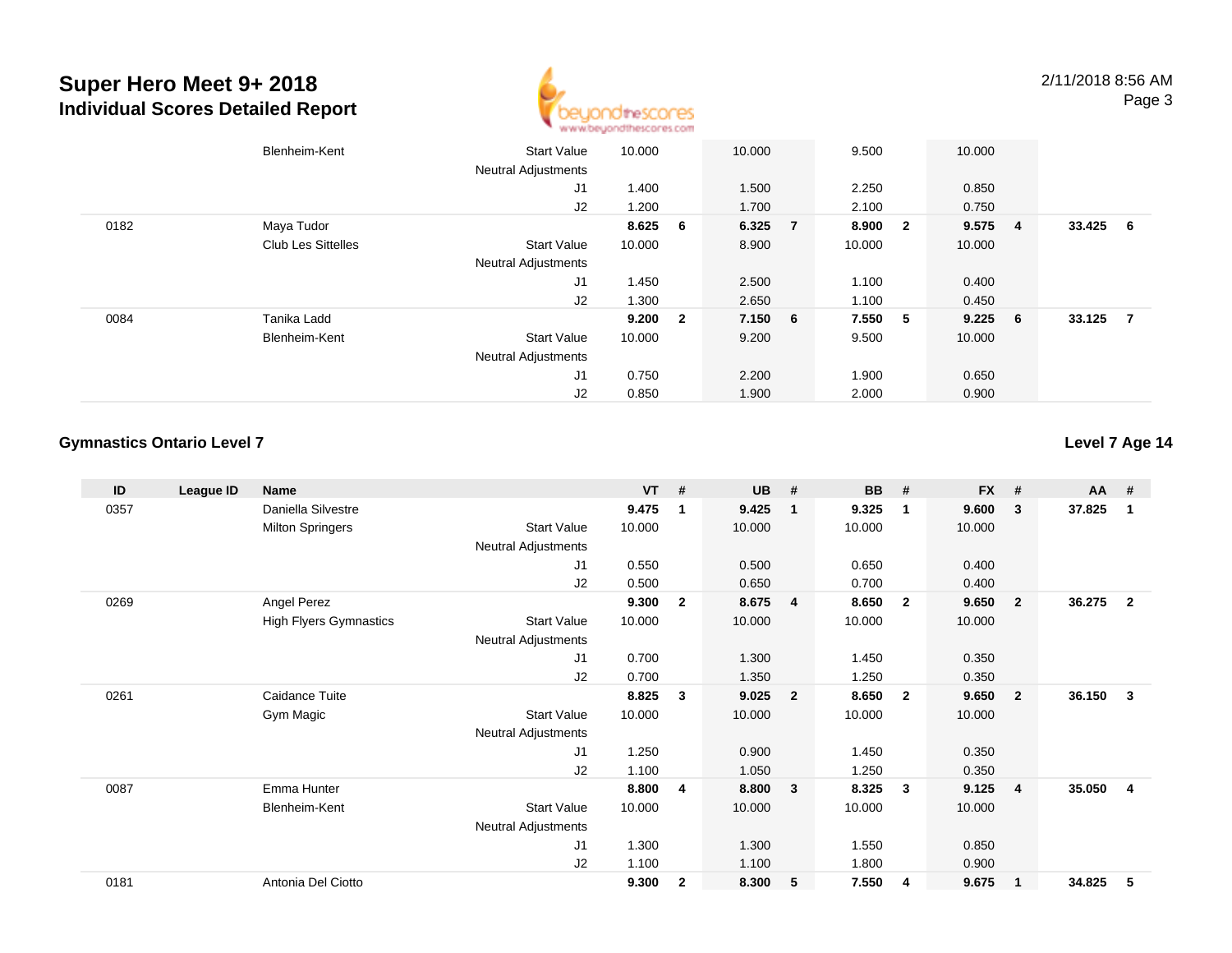

#### 2/11/2018 8:56 AMPage 4

| <b>Club Les Sittelles</b> | <b>Start Value</b>         | 10.000 | 10.000 | 10.000 | 10.000 |  |
|---------------------------|----------------------------|--------|--------|--------|--------|--|
|                           | <b>Neutral Adjustments</b> |        |        |        |        |  |
|                           | ັ                          | 0.800  | .650   | 2.350  | 0.250  |  |
|                           | ےں                         | 0.600  | .750   | 2.550  | 0.400  |  |

#### **Gymnastics Ontario Level 7**

**Level 7 Age 15**

| ID   | League ID | Name                            |                            | <b>VT</b> | #            | <b>UB</b> | #                       | <b>BB</b> | #              | <b>FX</b> | #              | <b>AA</b> | #              |
|------|-----------|---------------------------------|----------------------------|-----------|--------------|-----------|-------------------------|-----------|----------------|-----------|----------------|-----------|----------------|
| 0382 |           | Sadie Gowlett                   |                            | 9.100     | 3            | 9.300     | $\mathbf{1}$            | 9.050     | $\overline{4}$ | 9.575     | $\mathbf{3}$   | 37.025    | $\mathbf{1}$   |
|      |           | Sault Ste Marie Gymnastics Club | <b>Start Value</b>         | 10.000    |              | 10.000    |                         | 10.000    |                | 10.000    |                |           |                |
|      |           |                                 | <b>Neutral Adjustments</b> |           |              |           |                         |           |                |           |                |           |                |
|      |           |                                 | J1                         | 1.000     |              | 0.650     |                         | 0.900     |                | 0.450     |                |           |                |
|      |           |                                 | J2                         | 0.800     |              | 0.750     |                         | 1.000     |                | 0.400     |                |           |                |
| 0177 |           | Janique Boulet                  |                            | 8.800     | 6            | 8.800     | $\overline{\mathbf{3}}$ | 9.375     | $\overline{2}$ | 9.650     | $\overline{2}$ | 36.625    | $\overline{2}$ |
|      |           | <b>Club Les Sittelles</b>       | <b>Start Value</b>         | 10.000    |              | 10.000    |                         | 10.000    |                | 10.000    |                |           |                |
|      |           |                                 | <b>Neutral Adjustments</b> |           |              |           |                         |           |                |           |                |           |                |
|      |           |                                 | J1                         | 1.200     |              | 1.100     |                         | 0.700     |                | 0.450     |                |           |                |
|      |           |                                 | J2                         | 1.200     |              | 1.300     |                         | 0.550     |                | 0.250     |                |           |                |
| 0176 |           | Gabrielle Bonneville            |                            | 9.650     | $\mathbf{1}$ | 8.150     | 4                       | 9.200     | $\mathbf{3}$   | 9.575     | 3              | 36.575    | $\mathbf{3}$   |
|      |           | <b>Club Les Sittelles</b>       | <b>Start Value</b>         | 10.000    |              | 10.000    |                         | 10.000    |                | 10.000    |                |           |                |
|      |           |                                 | <b>Neutral Adjustments</b> |           |              |           |                         |           |                |           |                |           |                |
|      |           |                                 | J1                         | 0.400     |              | 1.900     |                         | 0.700     |                | 0.400     |                |           |                |
|      |           |                                 | J2                         | 0.300     |              | 1.800     |                         | 0.900     |                | 0.450     |                |           |                |
| 0259 |           | Jaida MacPherson                |                            | 9.200     | $\mathbf{2}$ | 8.050     | 5                       | 9.475     | $\overline{1}$ | 9.700     | $\mathbf{1}$   | 36.425    | $\overline{4}$ |
|      |           | Gym Magic                       | <b>Start Value</b>         | 10.000    |              | 10.000    |                         | 10.000    |                | 10.000    |                |           |                |
|      |           |                                 | <b>Neutral Adjustments</b> |           |              |           |                         |           |                |           |                |           |                |
|      |           |                                 | J1                         | 0.800     |              | 1.800     |                         | 0.600     |                | 0.300     |                |           |                |
|      |           |                                 | J2                         | 0.800     |              | 2.100     |                         | 0.450     |                | 0.300     |                |           |                |
| 0251 |           | Kayla Bent                      |                            | 9.050     | 4            | 9.075     | $\overline{2}$          | 9.000     | 5              | 9.250     | 5              | 36.375    | -5             |
|      |           | Gym Magic                       | <b>Start Value</b>         | 10.000    |              | 10.000    |                         | 10.000    |                | 10.000    |                |           |                |
|      |           |                                 | <b>Neutral Adjustments</b> |           |              |           |                         |           |                |           |                |           |                |
|      |           |                                 | J1                         | 0.900     |              | 1.000     |                         | 1.050     |                | 0.750     |                |           |                |
|      |           |                                 | J2                         | 1.000     |              | 0.850     |                         | 0.950     |                | 0.750     |                |           |                |
| 0500 |           | <b>Rachel Nichols</b>           |                            | 8.900     | 5            | 7.550     | 6                       | 7.375     | - 6            | 9.550     | $\overline{4}$ | 33.375    | 6              |
|      |           | Hanover Aerials Gymnastics Club | <b>Start Value</b>         | 10.000    |              | 9.500     |                         | 9.500     |                | 10.000    |                |           |                |
|      |           |                                 | <b>Neutral Adjustments</b> |           |              |           |                         |           |                |           |                |           |                |
|      |           |                                 | J1                         | 1.200     |              | 1.800     |                         | 2.000     |                | 0.400     |                |           |                |
|      |           |                                 | J2                         | 1.000     |              | 2.100     |                         | 2.250     |                | 0.500     |                |           |                |